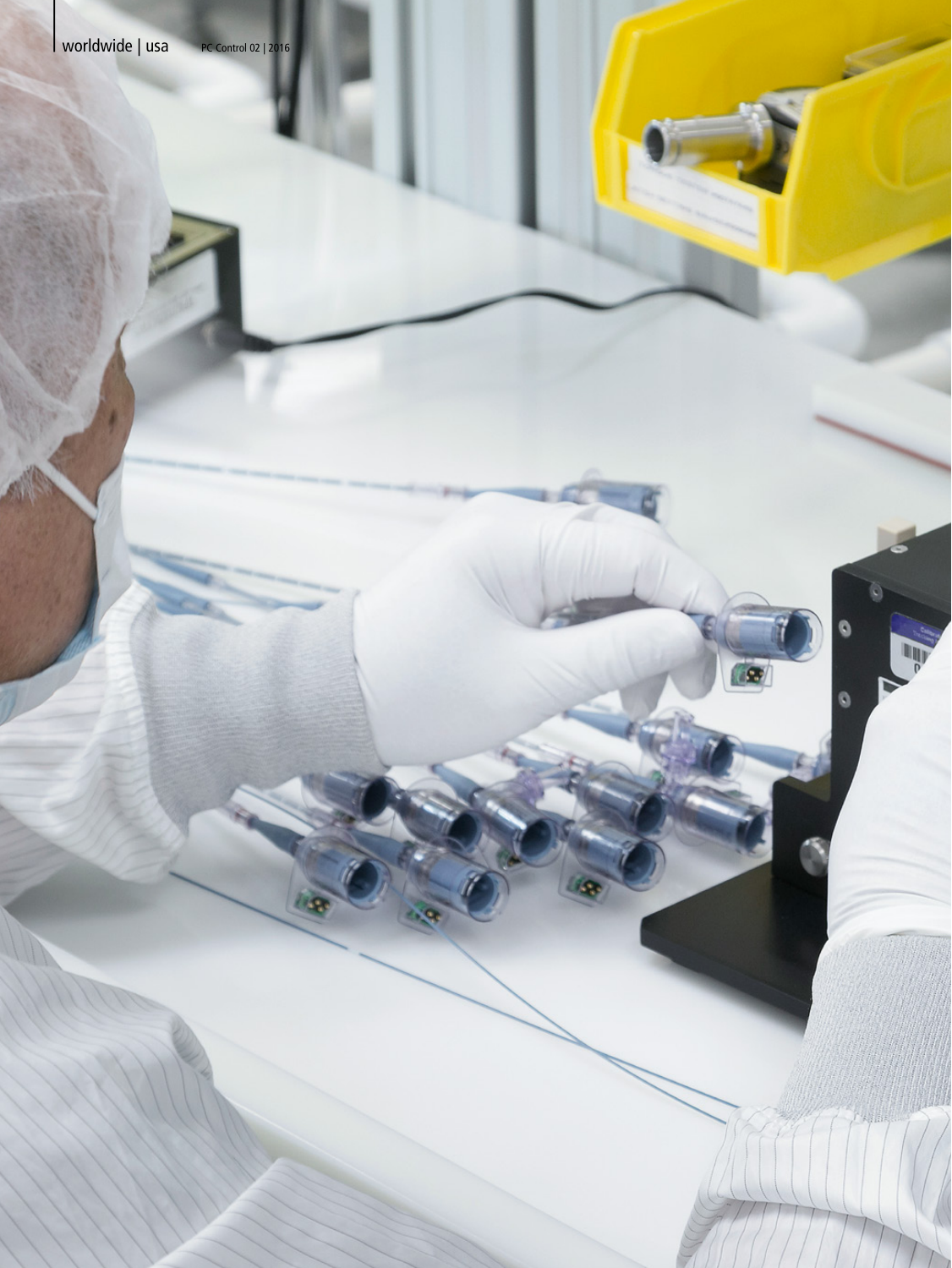|

Comprehensive cardiac catheter testing

## PC- and EtherCAT-based control system improves testing procedure and ensures maximum quality

Boston Scientific Corporation in Marlborough, Massachusetts, USA, is one of the world's largest manufacturers of medical technology devices and products for diagnosing and treating cardiac, digestive, pulmonary and vascular diseases, to name just a few. To ensure that customers and patients receive products that meet the strictest quality guidelines, the company employs PC- and EtherCAT-based control technology from Beckhoff in its testing stations for cardiac catheters.

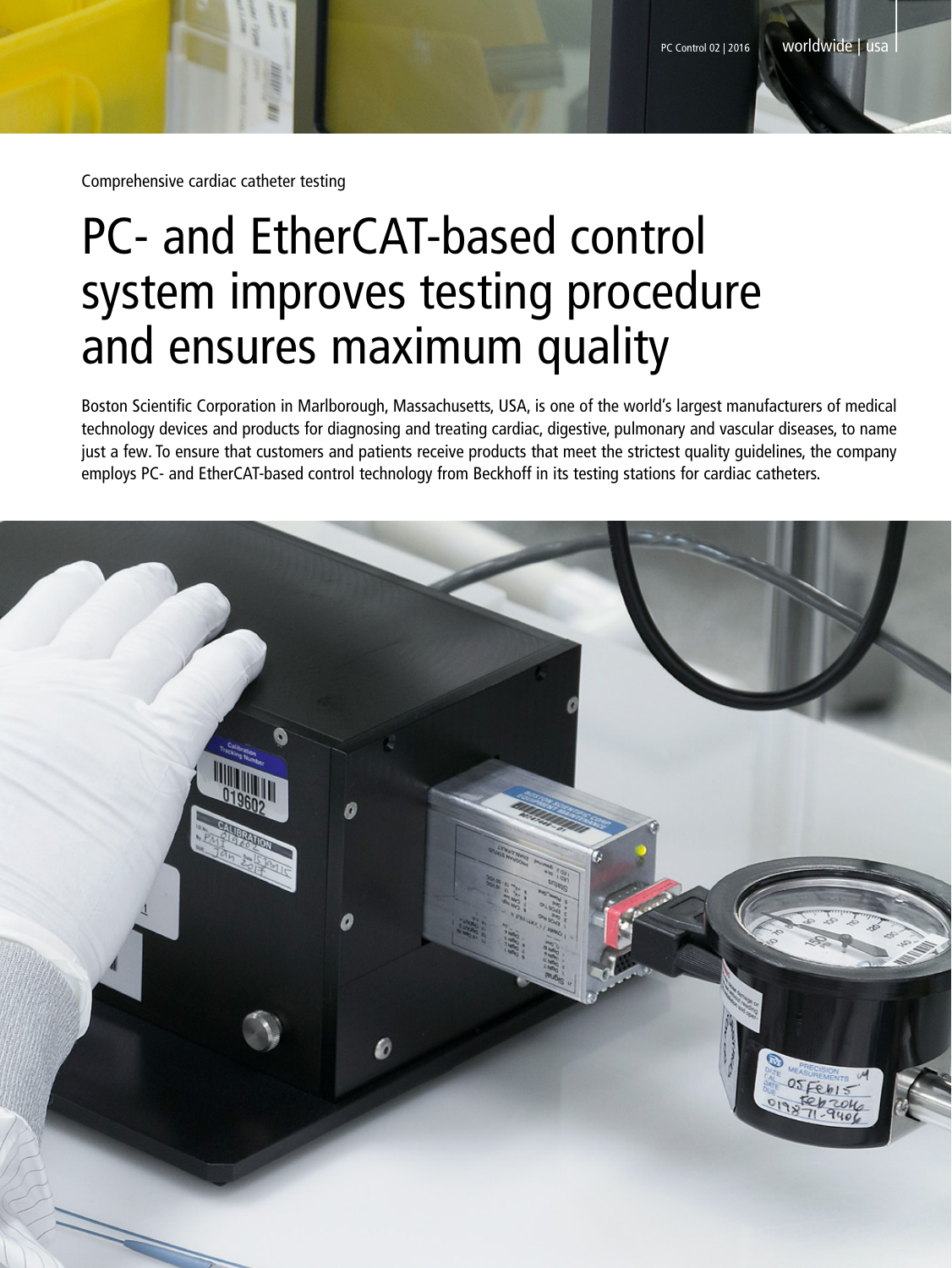

**At the heart of the torque tester is a CX1020 Embedded PC which controls all test functions that are required for the qualification process.**



**Every cardiac catheter is subjected to extensive testing under cleanroom conditions before it leaves the factory.** 

Modern medical diagnostic and therapy applications employ a wide range of medical equipment and devices. Before they can be used on patients, however, they must pass a stringent inspection process for quality assurance. "This is a field where we excel," says Roberto Listek, Principal Equipment Engineer at Boston Scientific. "We place great value on continuously improving our testing procedures and employing state-of-the-art technologies, which is why Boston Scientific uses a PC-based automation platform in its torque tester device for cardiac catheters."

Cardiac catheters are used to diagnose and treat many cardiac and circulatory diseases. The catheter  $-$  a thin plastic tube  $-$  is quided through the patient's blood vessels to the coronary arteries or cardiac chambers. To ensure the catheters work properly as they are being navigated through the patient's arteries even under difficult conditions, they are subjected to stringent stress tests, with the final step employing a torque testing device. This type of test measures the rotational response at the distal end of a device while it is being rotated at the proximal end – an important value to know when operating a catheter during a medical procedure.

## PC-based platform meets all flexibility and reliability requirements

Boston Scientific had to accommodate a relatively short timeframe for developing and implementing the torque tester. Nevertheless, the list of technological requirements grew longer and longer as the project progressed. "It included, among other things, a stable control platform without any rotating media or fans. In terms of software, the engineering platform had to be based on the IEC 61131-3 standard. The PC-based control system from Beckhoff met these and other requirements," says Roberto Listek.

Boston Scientific's torque tester is controlled via a Beckhoff CX1020 Embedded PC. Since it is fanless and uses a Compact Flash card as a storage medium instead of a rotating hard disk, it met the requirement to have the fewest possible moving parts in order to maximize reliability. "The Beckhoff platform provides a wealth of standard connectivity options, such as integrated USB and DVI ports, which enables us to simply plug in a USB stick to call up system data for reference purposes," explains Listek. "We then combined these hardware functions with TwinCAT, the powerful automation software from Beckhoff and Windows XP Embedded as the operating system to create